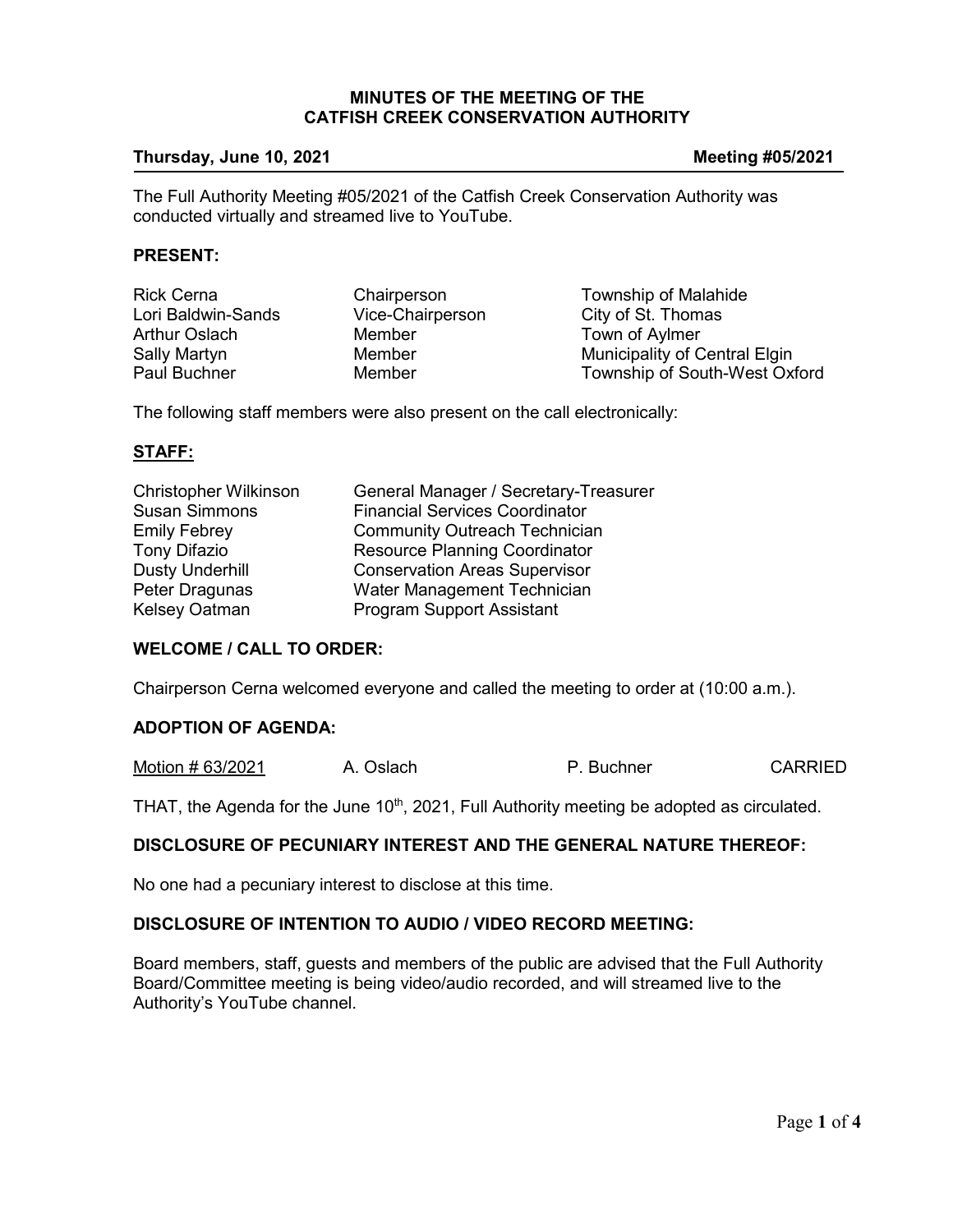## **ADOPTION OF MINUTES:**

| Motion # 64/2021 | S. Martyn | A. Oslach | <b>CARRIED</b> |
|------------------|-----------|-----------|----------------|
|                  |           |           |                |

THAT, the Minutes of Full Authority Meeting #04/2021 (May 13, 2021), be accepted as circulated.

Vice-Chairperson Baldwin-Sands brought to the attention of staff that Mark Tinlin was listed as the City of St. Thomas Board Member.

Motion # 65/2021 L. Baldwin-Sands P. Buchner CARRIED

THAT, the Minutes of Land Management Committee Meeting #01/2021, be accepted as amended.

#### **BUSINESS ARISING FROM MINUTES:**

No one reported any outstanding business to discuss from the previous Minutes.

## **PUBLIC / SPECIAL DELEGATIONS:**

None

#### **REPORTS:**

Report FA 25/2021 – Monthly Staff Reports, was presented, discussed, and resolved.

| Motion # 66/2021 | P. Buchner | A. Oslach | <b>CARRIED</b> |
|------------------|------------|-----------|----------------|
|------------------|------------|-----------|----------------|

THAT, Staff Reports for the month of May, 2021, be noted and filed.

Report FA 26/2021 – May Summary of Revenue and Expenditures, was presented, discussed, and resolved.

Motion # 67/2021 S. Martyn L. Baldwin-Sands CARRIED

THAT, Report FA 26/2021, be noted and filed.

Report FA 27/2021 – Accounts Paid, was presented, discussed, and resolved.

Motion # 68/2021 A. Oslach A. P. Buchner CARRIED

THAT, Accounts Paid totaling \$74,891.17, be approved as presented in Report FA 27/2021.

Report FA 28/2021 – Grants Report, was presented, discussed, and resolved.

Motion # 69/2021 L. Baldwin-Sands P. Buchner CARRIED

THAT, Report FA 28/2021, be received as information.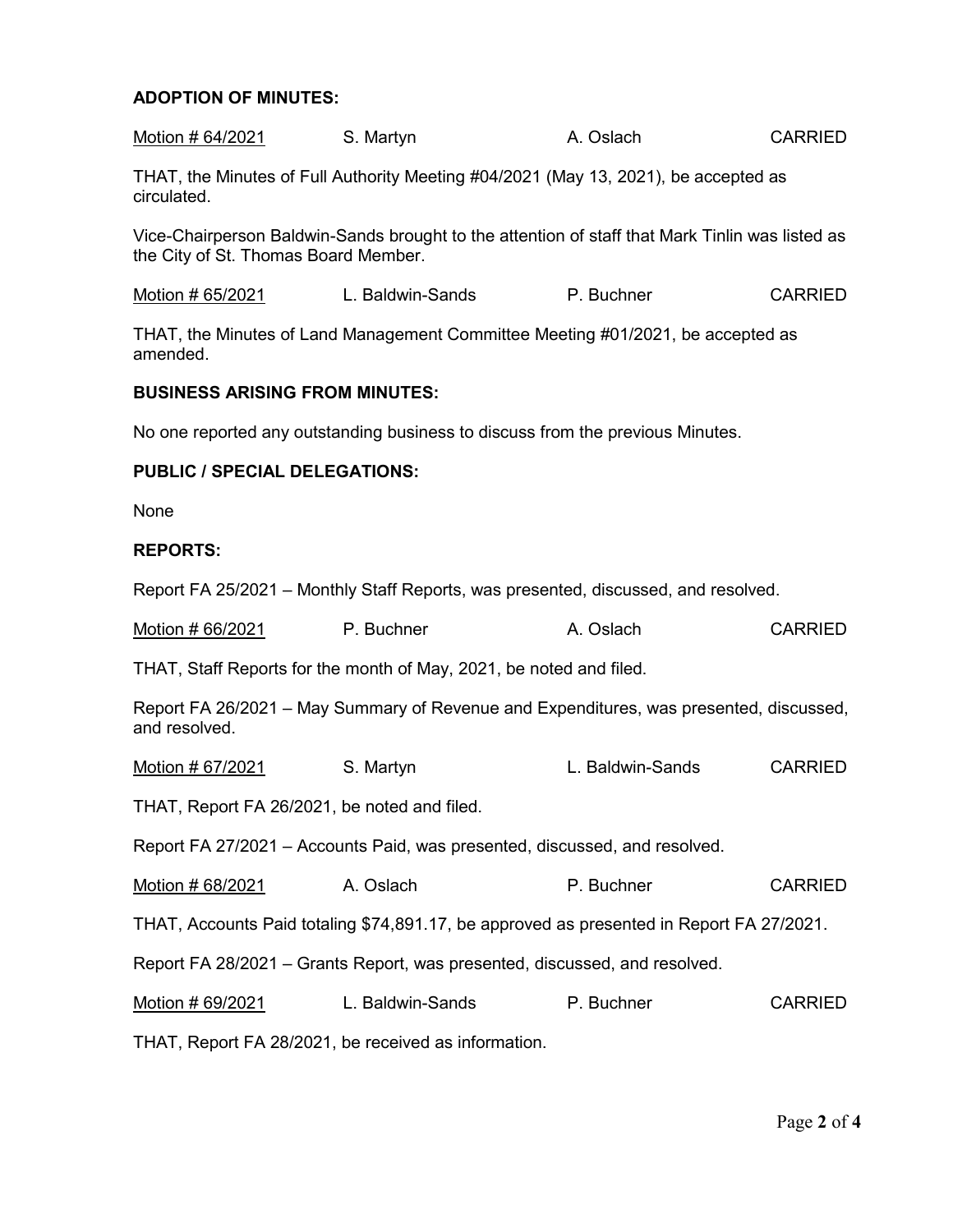Report FA 29/2021 – Conservation Authorities Act - Phase 1 Amendments, was presented, discussed, and resolved.

Motion # 70/2021 S. Martyn A. Oslach CARRIED

THAT, the Full Authority endorse the Catfish Creek Conservation Authority's comments to the Ministry of Environment, Conservation, and Parks regarding Phase 1 Regulatory updates to the *Conservation Authority Act*.

# **GENERAL MANAGER / SECRETARY-TREASURER'S REPORT:**

The General Manager/Secretary-Treasurer provided members with the following updates:

a) Presentation from ALUS Canada

Staff received a presentation from ALUS Canada on the use of computer models to target best management practices for agricultural stewardship. CCCA is evaluating its information to be able to add into the system.

b) Springwater Updates

The General Manager / Secretary Treasurer requested Mr. Underhill provide a campground update to Members. Mr. Underhill advised that transient camping opens Friday June 18th 2021 with reservations starting Monday June 14th 2021 @ 8:30 AM. Mr. Underhill advised that automated security gates have been installed at the campground. He concluded by advising the groundbreaking on the McKewan Pavilion across from the office has begun.

## **UNFINISHED BUSINESS:**

None

# **CHAIRPERSON'S / BOARD MEMBER'S REPORT:**

None

# **NOTICE OF MOTIONS / NEW BUSINESS:**

None

### **CORRESPONDENCE:**

- a) Copied:
	- A letter from Intact Insurance sent May 3, 2021 to Catfish Creek Conservation Authority re. Change of name from Frank Cowan to Intact Public Entities Inc.
	- A letter from Conservation Ontario to Trees Ontario sent May 25, 2021 re. Growing Canada's Forests Request for Information
	- A letter from Conservation Ontario to the Ministry of Municipal Affairs and Housing sent May 25, 2021 re. Conservation Ontario's Comments on the "Proposed changes to certain land division provisions in the Planning Act" (ERO #019-3495)
	- A letter from Catfish Creek Conservation Authority to Conservation Ontario sent May 26, 2021 re. CCCA Board Resolution